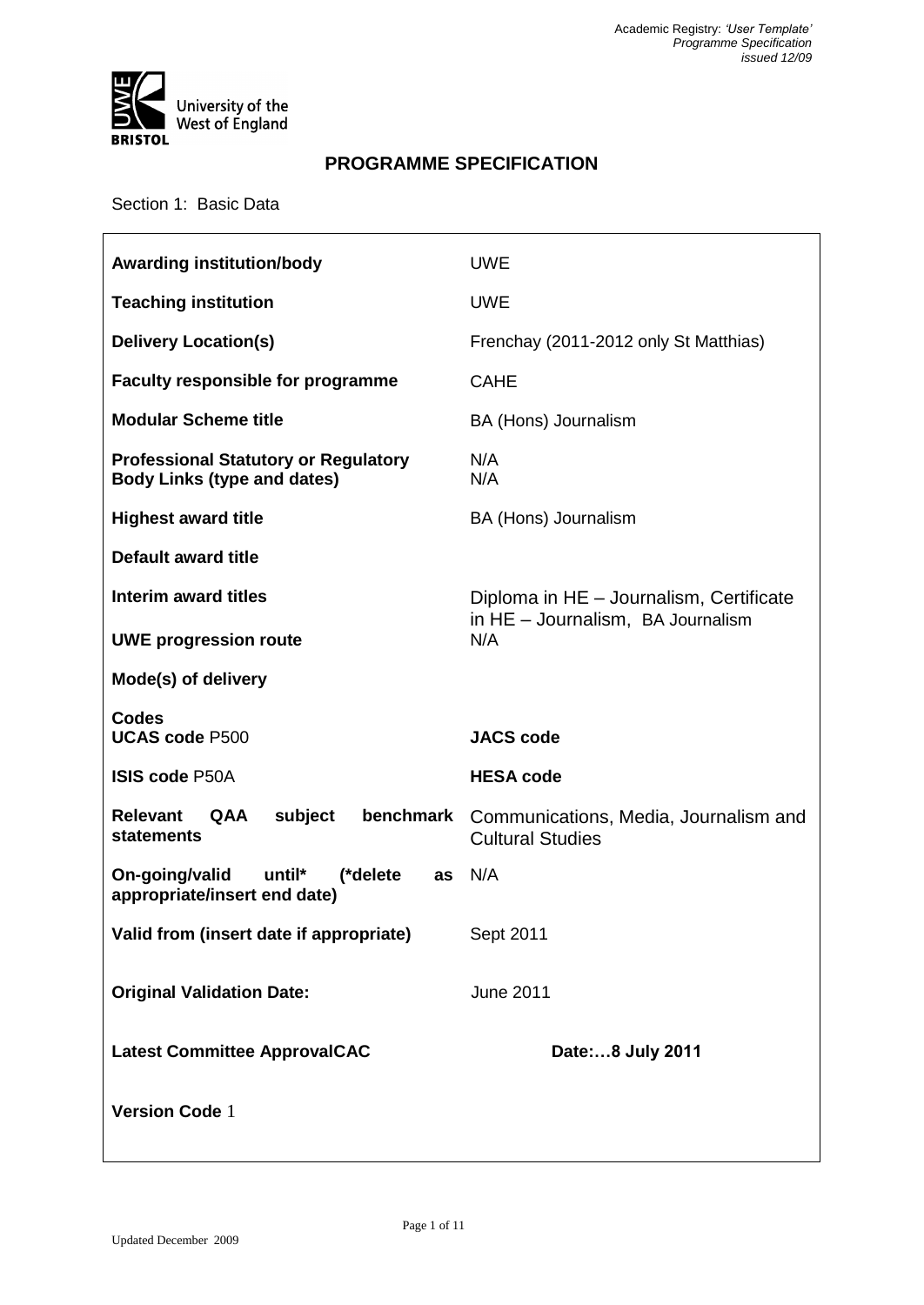## **Section 2: Educational aims of the programme**

#### **Overall Aim**

The overall aim is to enable students to develop skills, knowledge and understanding in digital journalism across all multi-media platforms, alongside an understanding of the local and global political, economic and media contexts in which journalists work. Its utility to students will stem from a fully immersed engagement with digital production technologies combined with writing and production skills ensuring graduates of this programme are employable across a range of communication industries in the public and private sector.

### **Specific Aims**

- To enable students to develop skills, knowledge and understanding in digital journalism across print, screen and internet platforms reflecting its converged, multiplatform delivery.
- To establish a critical approach to both the practice and study of journalism.
- To understand and reflect upon a broad range of conventional and emergent journalistic forms in national, regional and international contexts.
- To provide knowledge of cultural and media forms and processes and an understanding of their role within a range of cultural contexts
- To develop students' ability to undertake independent and innovative research into journalism in relation to the processes of news production, distribution, reception and consumption within a sustainable context.
- To equip students with practical journalistic production skills including a knowledge of writing, subbing or reversioning copy for different news organisations, audiences, platforms and purposes.
- To enable students to inform their journalism practice with a critical understanding of standard frameworks established in law, industry regulation, professional guidelines and ethical concerns in different national and international contexts.
- To develop students' understanding of the political economy and organisation of journalistic practice and news operations within the broader context of the media industries.
- To understand and reflect upon journalistic cultures around the world and how they relate to social, political and economic institutions.
- To develop students' ability to pursue complex tasks in an independent and self disciplined manner.
- To prepare students for future careers which require a high level of analytical and communication skills.

# **Section 3: Learning outcomes of the programme**

*The award route provides opportunities for students to develop and demonstrate knowledge and understanding, qualities, skills and other attributes in the following areas: …*

| A Knowledge and understanding                                                                                                                                                                                                         |                                                                                                                                                                                                                                         |         |     |
|---------------------------------------------------------------------------------------------------------------------------------------------------------------------------------------------------------------------------------------|-----------------------------------------------------------------------------------------------------------------------------------------------------------------------------------------------------------------------------------------|---------|-----|
| Learning outcomes                                                                                                                                                                                                                     | Teaching, Learning and Assessment                                                                                                                                                                                                       |         |     |
|                                                                                                                                                                                                                                       | <b>Strategies</b>                                                                                                                                                                                                                       |         |     |
| A Knowledge and understanding of:                                                                                                                                                                                                     | <b>Teaching/learning</b>                                                                                                                                                                                                                | methods | and |
|                                                                                                                                                                                                                                       | strategies:                                                                                                                                                                                                                             |         |     |
| 1. conceptual frameworks employed in the study<br>of journalism in an interactive digital media<br>sphere.                                                                                                                            | Acquisition of understanding 1 and 2 has a<br>primary focus in the lectures and seminars of the<br>core module 'Journalism Foundations' and<br>'Foundations in Media and Cultural Studies'.                                             |         |     |
| 2. the importance of historical and national<br>contexts in the study of journalism and the<br>relationships between media, culture and<br>technology and their connections to social and<br>global power, citizenship and democracy. | Additional support is provided through the<br>core modules Visual Journalism, Journalism and<br>Public Communication and Media Ethics and<br>Law. These conceptual frameworks are<br>reinforced and tested in the optional Dissertation |         |     |
| 3. approaches and methodologies for analysing<br>and interpreting genres of news and media<br>discourses in relation to their production,<br>reception and consumption;                                                               | module at level three.<br>Acquisition of understanding 3 is achieved<br>through studying the core modules Visual<br>Journalism, Journalism and Public                                                                                   |         |     |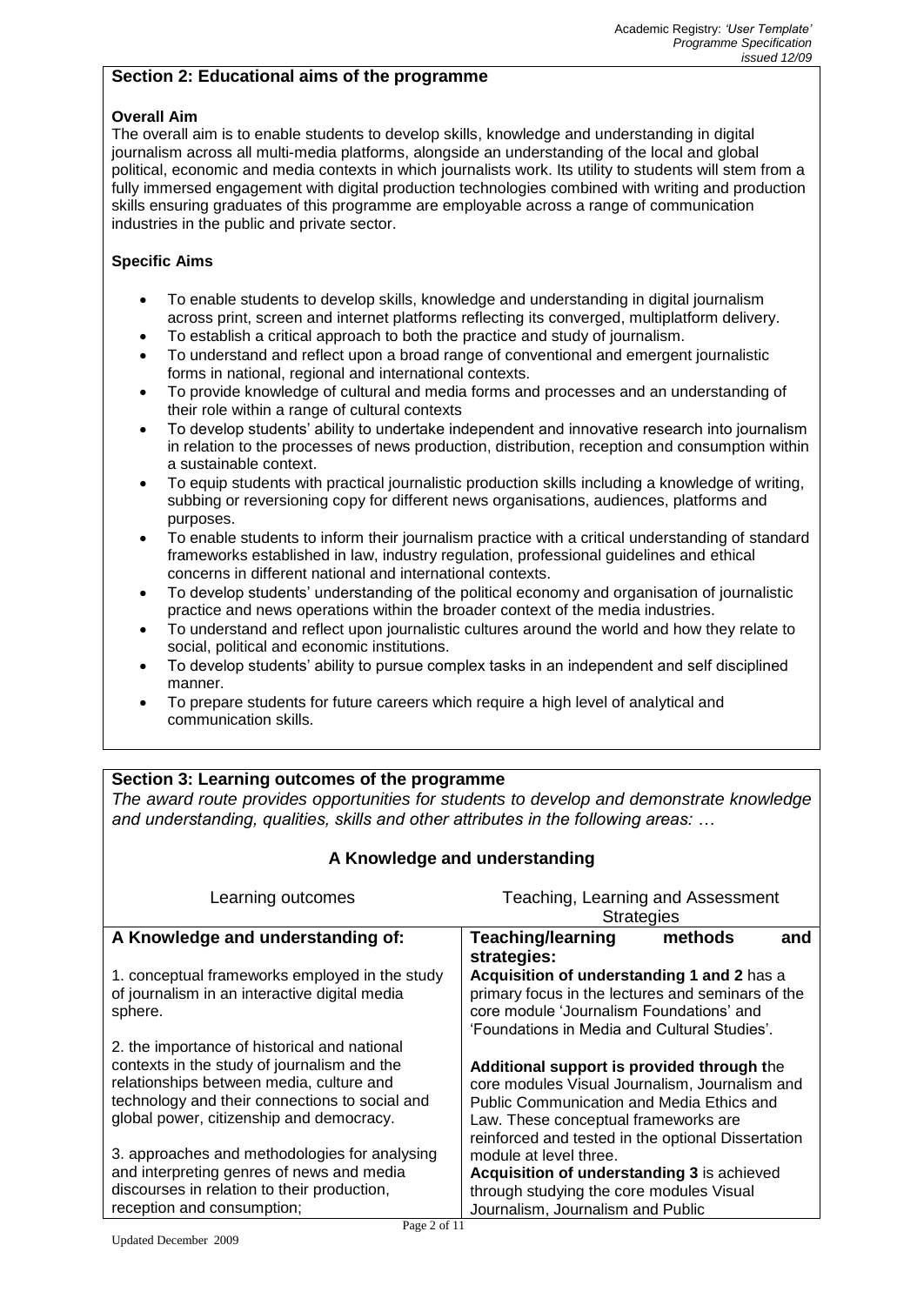|                                                                                                                                                                                                                                                                                                                                 | issued 12/09                                                                                                                                                                                                                                                                                                                                                                                                                                                                                                                                                 |
|---------------------------------------------------------------------------------------------------------------------------------------------------------------------------------------------------------------------------------------------------------------------------------------------------------------------------------|--------------------------------------------------------------------------------------------------------------------------------------------------------------------------------------------------------------------------------------------------------------------------------------------------------------------------------------------------------------------------------------------------------------------------------------------------------------------------------------------------------------------------------------------------------------|
| 4. the evaluation and use of theoretical and                                                                                                                                                                                                                                                                                    | Communication and Dissertation.                                                                                                                                                                                                                                                                                                                                                                                                                                                                                                                              |
| interpretative frameworks in rigorous,<br>systematic and imaginative ways;                                                                                                                                                                                                                                                      | Additional support is provided through the<br>optional Dissertation and Science<br><b>Communication Modules.</b>                                                                                                                                                                                                                                                                                                                                                                                                                                             |
| 5. Knowledge and understanding of related work<br>environments including entrepreneurial and<br>freelance skills.                                                                                                                                                                                                               | Acquisition of understanding 4 has a primary<br>focus in the lectures and seminars of the core<br>module 'Journalism and Public Communication.'                                                                                                                                                                                                                                                                                                                                                                                                              |
| 6. Multimedia forms of news writing and<br>production within an exploratory and critical<br>framework.<br>7. a thorough knowledge and ability to operate<br>within the context both of the British, European                                                                                                                    | The acquisition of understanding 5 and 6 is<br>more widely encouraged and developed<br>throughout the programme. It is a primary focus<br>of Level 3 work. Throughout, the learner is<br>encouraged to undertake further independent<br>reading to supplement and consolidate what is<br>being taught/learnt, and to broaden their<br>individual knowledge and understanding of the                                                                                                                                                                          |
| legal and international legal regimes as this                                                                                                                                                                                                                                                                                   | subject.                                                                                                                                                                                                                                                                                                                                                                                                                                                                                                                                                     |
| affects newsgathering and publication, and of<br>contemporary ethical and regulatory constraints<br>conditioning the performance of journalism<br>including a knowledge of the international and<br>legal constraints within which journalism is<br>practiced                                                                   | The acquisition of understanding 5 will be<br>developed throughout the degree with particular<br>emphasis placed at level three through<br>Journalism Futures and Work Placement and<br>Experience.                                                                                                                                                                                                                                                                                                                                                          |
| 8. recognition of international media<br>accountability systems and their role in the<br>relationship between state, citizen and journalist.<br>9. an understanding of how different social<br>systems underpinning the production and<br>consumption of media work to promote or inhibit<br>the wider goals of sustainability. | The acquisition of understanding 6 will be<br>through 'Introduction to Journalism', 'Introduction<br>to Digital Media', 'Visual Journalism', 'Web<br>Media', 'Work Placement and Experience' and<br>'Journalism Production Project'<br>These modules encourage students to critically<br>evaluate their own work.                                                                                                                                                                                                                                            |
|                                                                                                                                                                                                                                                                                                                                 | The acquisition of understanding 7 and 8 will<br>be through compulsory modules 'Introduction to<br>Journalism', 'Media, Ethics and Law' and<br>'Journalism Futures'.                                                                                                                                                                                                                                                                                                                                                                                         |
|                                                                                                                                                                                                                                                                                                                                 | The acquisition of understandings 9 will be<br>throughout the programme                                                                                                                                                                                                                                                                                                                                                                                                                                                                                      |
|                                                                                                                                                                                                                                                                                                                                 | Additional support is provided through regular<br>industry guest speaker series, formal work<br>placement relationships<br>the<br>with<br>region's<br>media<br>journalism<br>and<br>industries<br>and<br>employability seminars for all years.                                                                                                                                                                                                                                                                                                               |
|                                                                                                                                                                                                                                                                                                                                 | <b>Assessment:</b><br>Assessment is primarily through course work,<br>which takes the form of written seminar papers,<br>essays, items of journalistic writing and<br>production projects. Other elements may include<br>seminar presentations and written examinations<br>under controlled conditions.<br>Throughout, the learner<br>is<br>encouraged<br>to<br>undertake<br>independent<br>reading<br>both<br>to<br>supplement and consolidate what is being<br>taught/learnt and to broaden their individual<br>knowledge and understanding of the subject |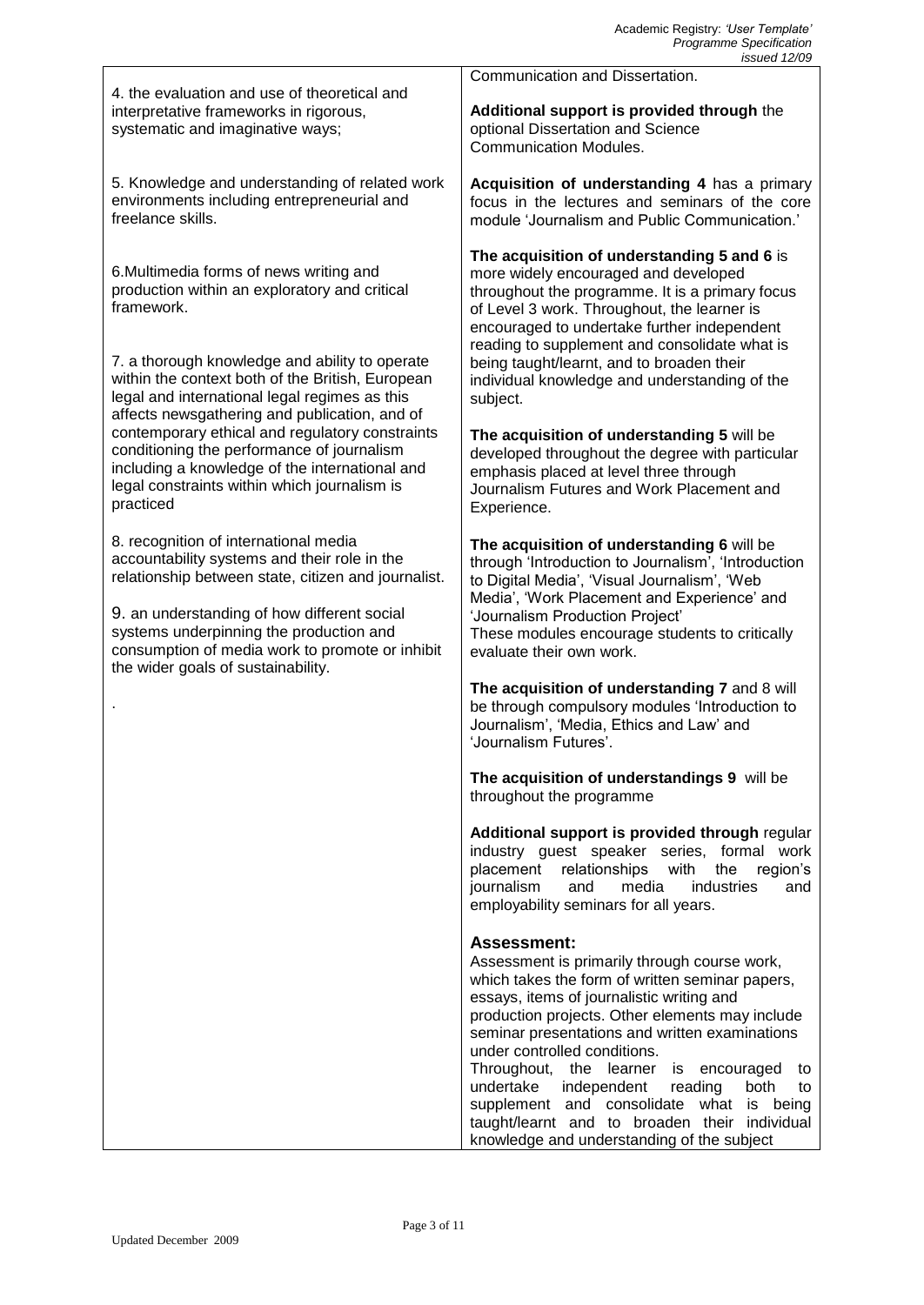### **B Intellectual Skills**

| <b>B</b> Intellectual Skills                                                                                                                                                                                                                                                                                                                                                                                                                                                                                                                                                                                                                                                                                                                                    | Teaching/learning methods and strategies:                                                                                                                                                                                                                                                                                                                                        |
|-----------------------------------------------------------------------------------------------------------------------------------------------------------------------------------------------------------------------------------------------------------------------------------------------------------------------------------------------------------------------------------------------------------------------------------------------------------------------------------------------------------------------------------------------------------------------------------------------------------------------------------------------------------------------------------------------------------------------------------------------------------------|----------------------------------------------------------------------------------------------------------------------------------------------------------------------------------------------------------------------------------------------------------------------------------------------------------------------------------------------------------------------------------|
| 1. read academic and other complex texts<br>closely and critically;<br>2. analyse genres of news discourse with rigour<br>and insight;<br>3. construct coherent and defensible arguments;<br>4. present complex ideas with clarity in writing,<br>verbally, diagramatically and by using other<br>media;<br>5. manage and control diverse and complex<br>discursive and numerical material ie: locate,<br>select, synthesise, précis and evaluate.<br>6. identify key questions, issues and debates<br>central to the profession and to undertake<br>analyses of their implications in Journalism.<br>7. demonstrate a level of conceptual<br>understanding that will allow students to<br>8. critically evaluate and reflect upon and assess<br>their own work | Intellectual skills are developed as an integral<br>part of the leaning and teaching strategies<br>outlined in Section A above.<br>Assessment:<br>A variety of assessment methods are employed.<br>Those centred upon writing and the production of<br>journalistic portfolios test all of these skills. In<br>addition, students' seminar presentations test<br>skills 4 and 5. |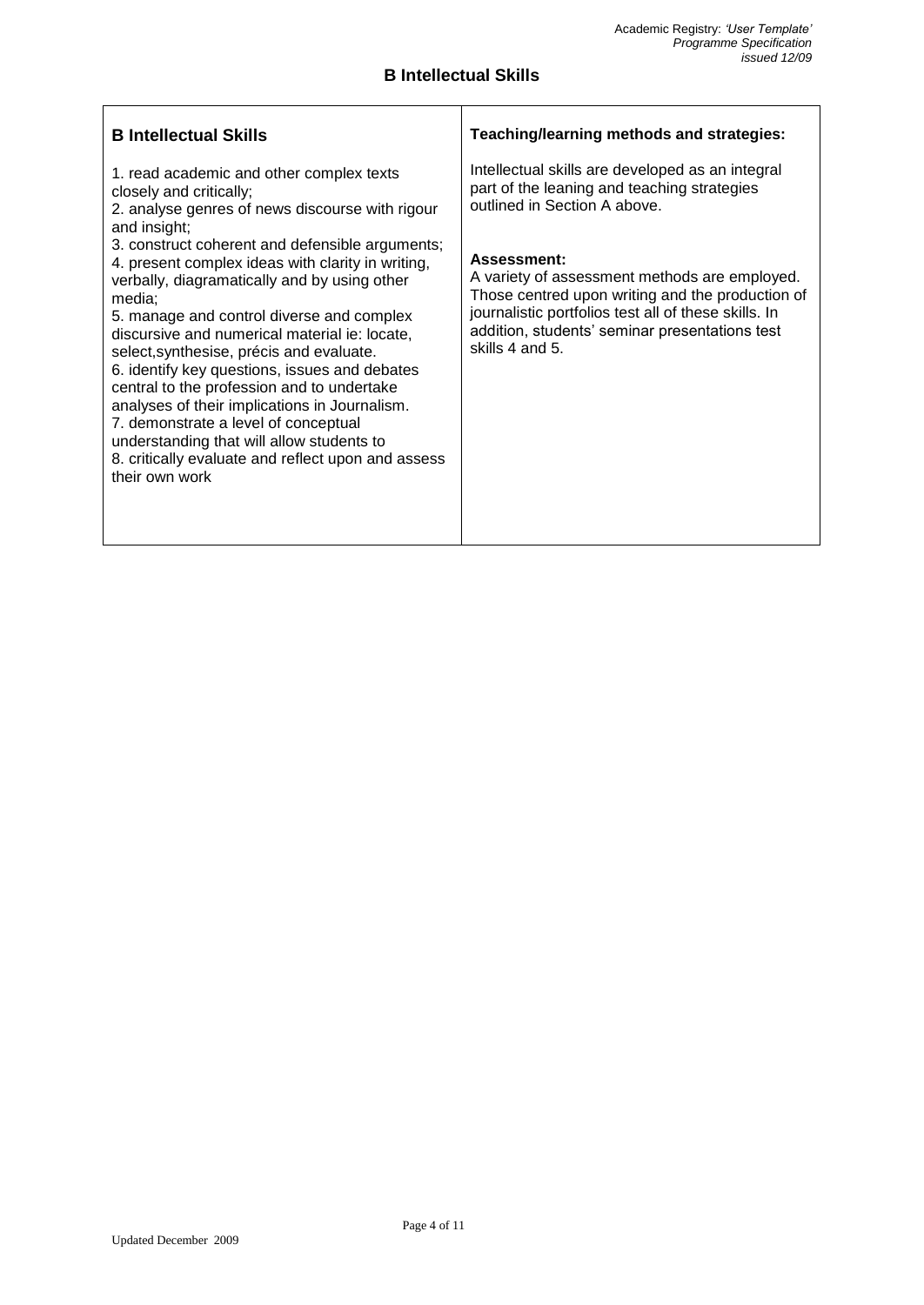#### **C Subject/Professional/Practical Skills** - *able to: …* 1. write and produce journalistic pieces in a range of genres (such as news story, feature, opinion column, editorial leader, sports report, investigation) across print, visual and online media. 2. Develop entry-level skills in journalism production across all media. 3. conduct interviews with a range of sources 4. acquire knowledge of the full range of regulatory codes governing best professional practice in journalism 5 reflect critically on their journalistic practice through direct engagement with diverse ethical/political and ideological dimensions of their work. 6. strengthen their employment prospects through in depth knowledge of multimedia skills 7. become active learners through researching information from multiple sources and developing their abilities in enquiry and problem based learning. 8. become reflective learners through assessments designed to self-critique and peercritique work. 8. integrate their practical skills with a critical understanding and flexibility of thought to enable adaptation to change across a student's lifetime. **Specific Communication skills Writing**  with clarity to a brief in different styles (depending on audience) copy-editing and proof reading editing, sub-editing and proof-reading Interviewing techniques (developing curiosity, competitiveness, social interaction) Cold-calling Blogging, tweeting and social networking Presentation (compulsory across both year one modules) Research skills (academic and journalistic Analytical Criticism **Specific Technical skills** Enhanced desktop publishing skills Multimedia software packages for editing, graphics and web media Lighting, sound recording, camera operation Data management and visualisation Ability to filter key information from complex reports Basic understanding of statistical analysis, data synthesis **Teaching/learning methods and strategies** Core competences in selection, editing and manipulation of information are extremely valuable in the new knowledge-based economy Journalism Students are encouraged to identify the core transferable skills they've learned over the three years to help prepare their CVs. These skills are acquired accumulatively through seminar discussion, tutorial quidance, workshops and feedback on assignments given to students across their programme of study. The acquisition of these skills will form the basis of Introduction To Journalism (level 1) and be elaborated primarily in Visual Journalism (level 2) and in Journalism Production Project and Work Placement (Level 3) The Graduate development programme is embedded within key modules across all three levels. At Level One the focus is on study skills, so particular sessions on researching, referencing and other academic writing and presenting skills will be timed to link to particular assignments. At levels 2 and 3 the focus is still on embedded sessions linked to developing academic skills although these sessions are combined with sessions focussing on employability skills. At level 2, students receive advice and guidance on volunteering in order to gain key skills and experiences and relevant work experience. At Level three, there are sessions specifically aimed at 'life after uni' - such sessions typically include CV workshops, presentation skills and workshops on identifying key skills and attributes, often run with both academic tutors and careers advisers. Students are encouraged to take work placements from the start of the programme. These are offered formally through the BBC as part of our partnership arrangement where we staff a news desk in the *Points West* News Room and also through the Bristol Evening Post who offer our students 15 weeks of placements annually. In addition we use our own staff network to assist student placements across PR, third sector and local government. We also strongly encourage students to take the level three Work Placement and Enterprise modules to help enhance their subject and professional skills. **Assessment:** These skills are primarily assessed through the preparation of coursework.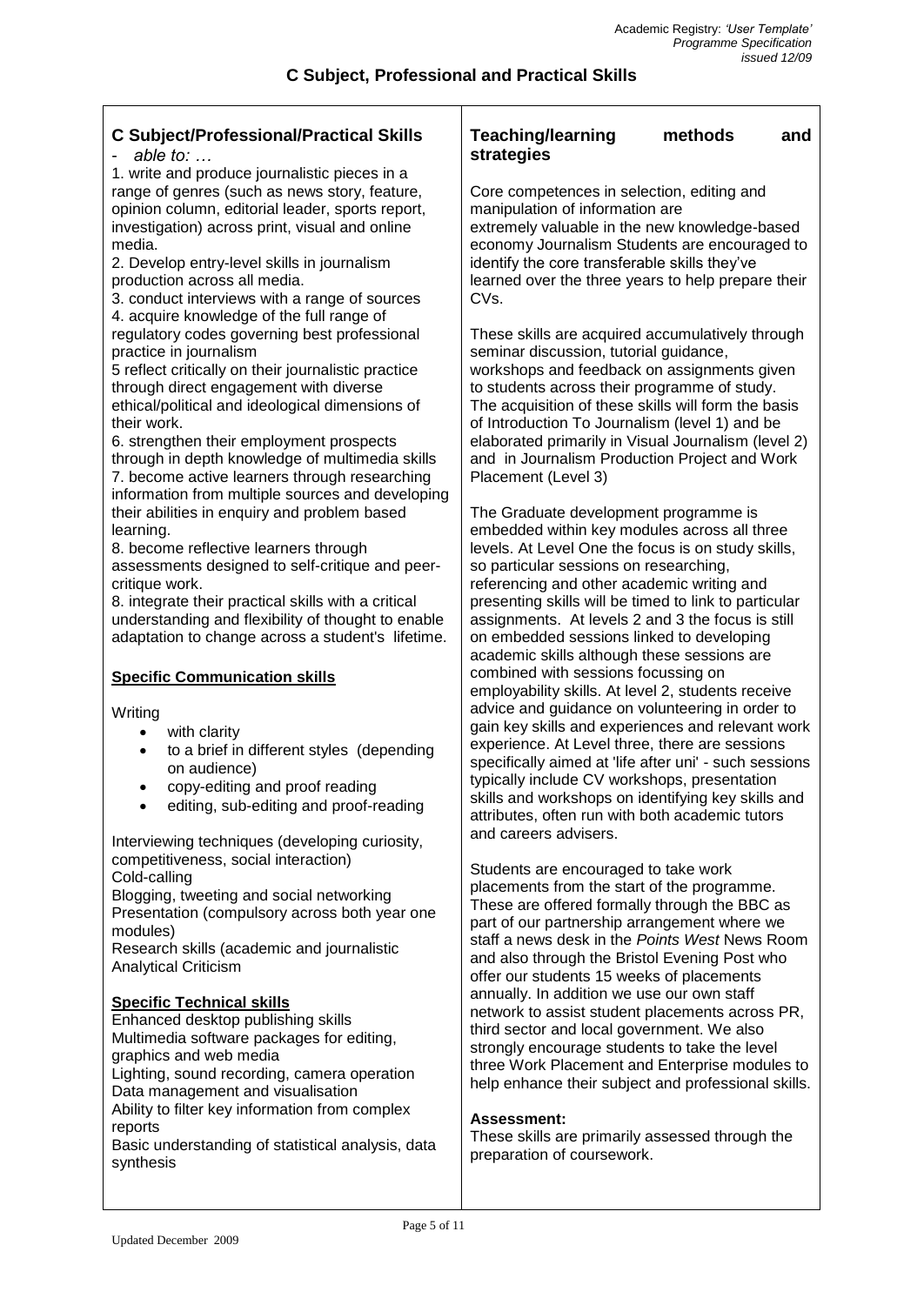# **D Transferable Skills and other attributes**

| D Transferable skills and other attributes                                                                                                                                                                                                                                                                                                                                                                                                                                                                                                                                                                                                                                                                                                                                                                                                                                                                                                                                                                                                                                                                                                                                                                                                                                                                                                                                                                               | <b>Teaching/learning</b><br>methods<br>and                                                                                                                                                                                                                                                                                                                                                                                                                                                      |
|--------------------------------------------------------------------------------------------------------------------------------------------------------------------------------------------------------------------------------------------------------------------------------------------------------------------------------------------------------------------------------------------------------------------------------------------------------------------------------------------------------------------------------------------------------------------------------------------------------------------------------------------------------------------------------------------------------------------------------------------------------------------------------------------------------------------------------------------------------------------------------------------------------------------------------------------------------------------------------------------------------------------------------------------------------------------------------------------------------------------------------------------------------------------------------------------------------------------------------------------------------------------------------------------------------------------------------------------------------------------------------------------------------------------------|-------------------------------------------------------------------------------------------------------------------------------------------------------------------------------------------------------------------------------------------------------------------------------------------------------------------------------------------------------------------------------------------------------------------------------------------------------------------------------------------------|
| Students should be able to:<br>1. communicate effectively in writing and<br>verbally;<br>2. engage in local and global issues both as<br>citizens and apprentice professionals through<br>their study and practice of journalism and so<br>increase their intercultural awareness.<br>2. engage with significant ethical issues raised by<br>the changing nature of contemporary journalism<br>such as privacy, intellectual property, freedom of<br>speech, the politics of media ownership in<br>national, regional and international contexts etc.<br>3. work independently on complex tasks;<br>4. organise and self-direct substantial projects;<br>5. access and evaluate bodies of information<br>from diverse sources;<br>6. To develop students' information literacy and<br>numeracy skills<br>6. manage time and work effectively within<br>given limits;<br>7. use appropriate information technology<br>effectively for research, presentation, and<br>journalistic production;<br>8. work as a supportive member of a team or<br>group.<br>9. demonstrate self reflexivity in their own work<br>and that of others<br><b>Specific Life Skills</b><br>Self-confidence<br>Self-expression<br>Self-criticism<br>Networking - within industry/community<br>Pitching ideas<br>Project management - work individually and<br>within teams<br>Co-operation<br>Time management<br>Criticality<br>Analytical skills | strategies<br>These transferable skills and attributes are<br>developed as an integral part of the learning and<br>teaching strategies outlined in Section A above.<br><b>UWE's GDP programme and our Work</b><br><b>Placement Schemes outlined fully in section</b><br>C also contribute to the acquisition of these<br>transferable skills.<br><b>Assessment:</b><br>The assessment of the acquisition and use of<br>these skills is entailed across the range of<br>assessment methods used. |
| Awareness of cultural diversity in global context                                                                                                                                                                                                                                                                                                                                                                                                                                                                                                                                                                                                                                                                                                                                                                                                                                                                                                                                                                                                                                                                                                                                                                                                                                                                                                                                                                        |                                                                                                                                                                                                                                                                                                                                                                                                                                                                                                 |

# **Section 4: Programme structure**

*Use next page to provide a structural chart of the programme showing:*

- *Level and credit requirements*
- *Interim award requirements*
	- *Module diet, including compulsory/core/optional modules*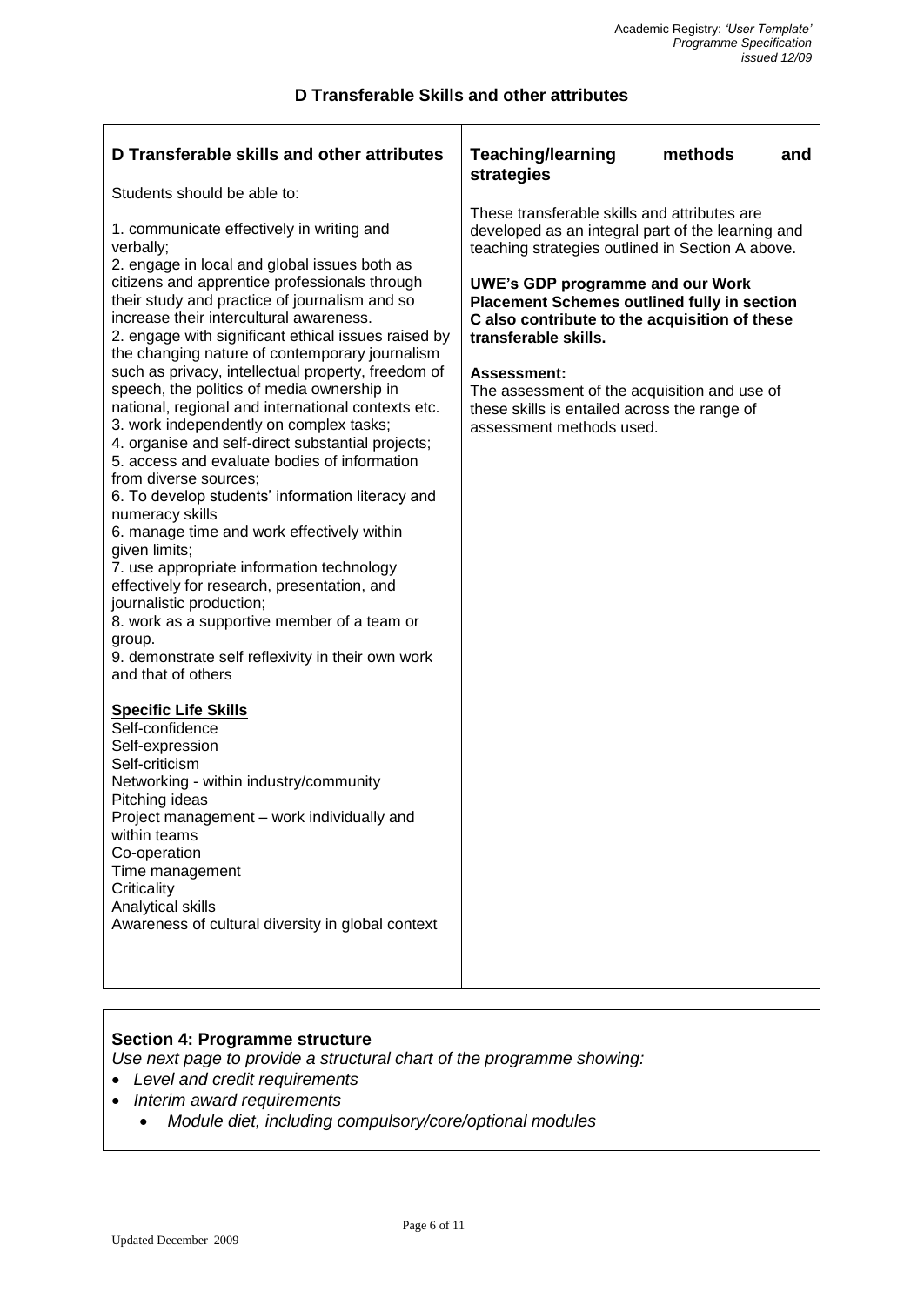| <b>ENTRY</b><br>↓ | level <sub>1</sub> | <b>Compulsory modules</b><br>UACAAV-30-1<br>Journalism<br><b>Foundation Part</b><br>One<br>UACAAW-30-1<br>Journalism<br><b>Foundation Part</b><br>Two<br>UACPAD-30-1<br>$\bullet$<br>Introduction to<br><b>Digital Media</b><br>UACPRW-30-1<br>Media and<br>Cultural<br><b>Studies</b><br>Foundation | <b>Optional modules</b><br>There are no optional<br>modules at this stage of<br>the award | <b>Interim Awards:</b><br>Credit requirements<br>120 - Certificate in<br><b>Higher Education</b> |
|-------------------|--------------------|------------------------------------------------------------------------------------------------------------------------------------------------------------------------------------------------------------------------------------------------------------------------------------------------------|-------------------------------------------------------------------------------------------|--------------------------------------------------------------------------------------------------|
|                   | level <sub>2</sub> | <b>Compulsory modules</b><br>UACAAX-40-2<br>Web Media<br>UACAAY-20-2<br>Journalism and<br>Public<br>Communication<br><b>UACAB3-40-2</b><br>Visual<br>Journalism<br><b>UACAB4-20-2</b><br><b>Media Ethics</b><br>and Law                                                                              | <b>Optional modules</b><br>There are no optional<br>modules at this stage of<br>the award | <b>Interim Awards:</b><br>Credit requirements<br>240 - Diploma in<br><b>Higher Education</b>     |
|                   | Year out           | placement                                                                                                                                                                                                                                                                                            | Use this space to describe optional/compulsory year abroad/placement/clinical             |                                                                                                  |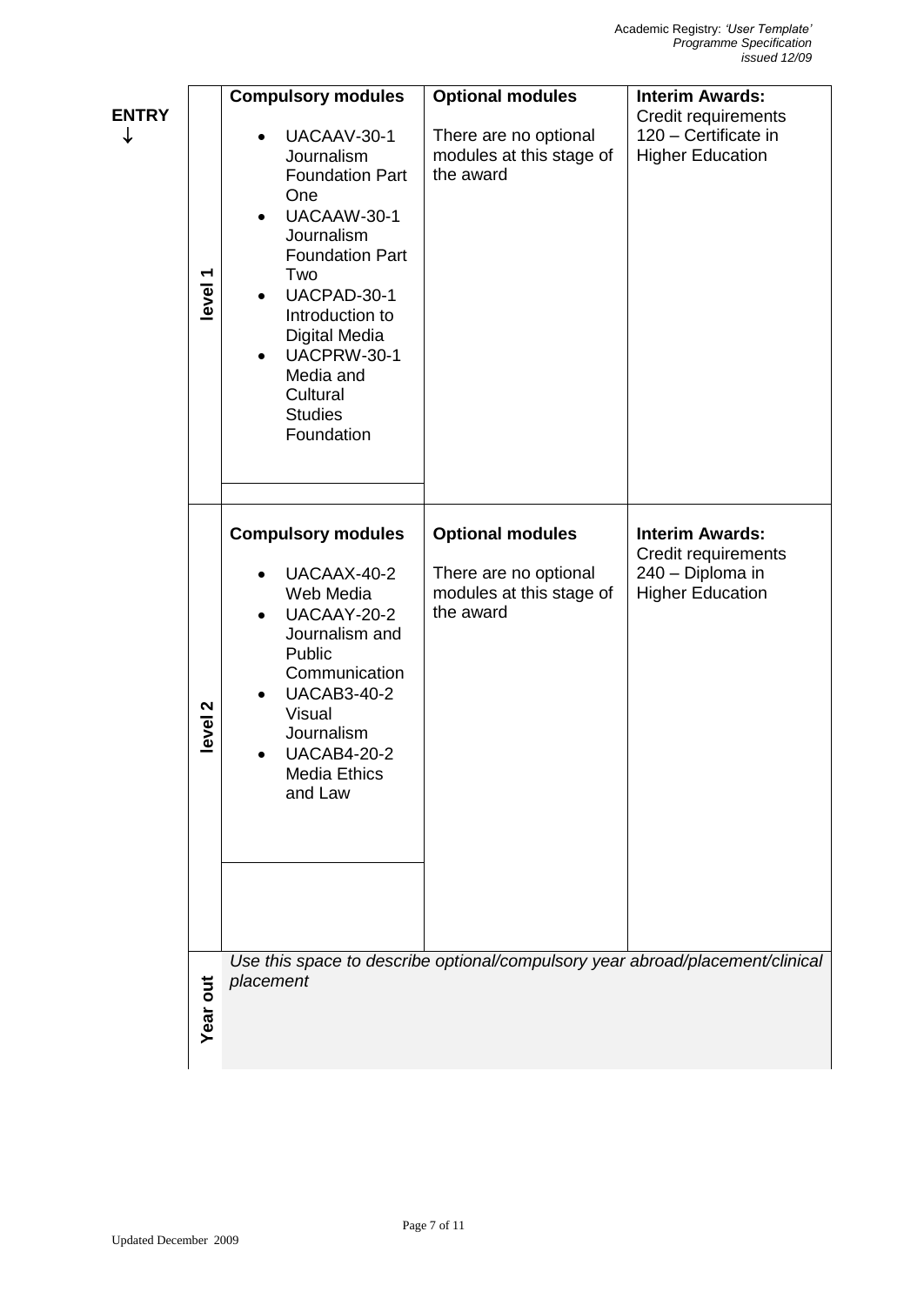|                              | w<br>level | <b>Compulsory modules</b><br>UACA98-20-3<br>$\bullet$<br><b>Journalism Futures</b><br><b>Core modules</b><br><b>UACA97-40-3</b><br>$\bullet$<br>Journalism<br><b>Production Project</b><br>And/or<br><b>UACA99-40-3</b><br>$\bullet$<br>Journalism<br><b>Dissertation</b> | <b>Optional modules</b><br><b>UACA9A-20-3</b><br><b>Work Placement</b><br>And Experience<br><b>UACAB5-20-3</b><br>$\bullet$<br>Science<br>Journalism<br>UACXXX-20-3<br>$\bullet$<br>Media Activism (<br>UACXXX-20-3<br>$\bullet$<br>Sport,<br>Journalism and<br>the Media<br><b>UA1AGY-20-3</b><br>$\bullet$<br>Enterprise for<br><b>Creative Practice</b><br>(Students will select<br>between 20 and 60<br>credits from options<br>above) | Prerequisite<br>requirements<br>Minimum<br>credit/module<br>requirements - 240<br><b>Awards:</b><br>Target/highest:<br>BA(Hons)<br>Default title: BA<br><b>Credit requirements</b><br>BA (Hons) - 360<br><b>BA - 300</b> |
|------------------------------|------------|---------------------------------------------------------------------------------------------------------------------------------------------------------------------------------------------------------------------------------------------------------------------------|--------------------------------------------------------------------------------------------------------------------------------------------------------------------------------------------------------------------------------------------------------------------------------------------------------------------------------------------------------------------------------------------------------------------------------------------|--------------------------------------------------------------------------------------------------------------------------------------------------------------------------------------------------------------------------|
| $\rightarrow$ GRADUATION     |            |                                                                                                                                                                                                                                                                           | Page 8 of 11                                                                                                                                                                                                                                                                                                                                                                                                                               |                                                                                                                                                                                                                          |
| <b>Updated December 2009</b> |            |                                                                                                                                                                                                                                                                           |                                                                                                                                                                                                                                                                                                                                                                                                                                            |                                                                                                                                                                                                                          |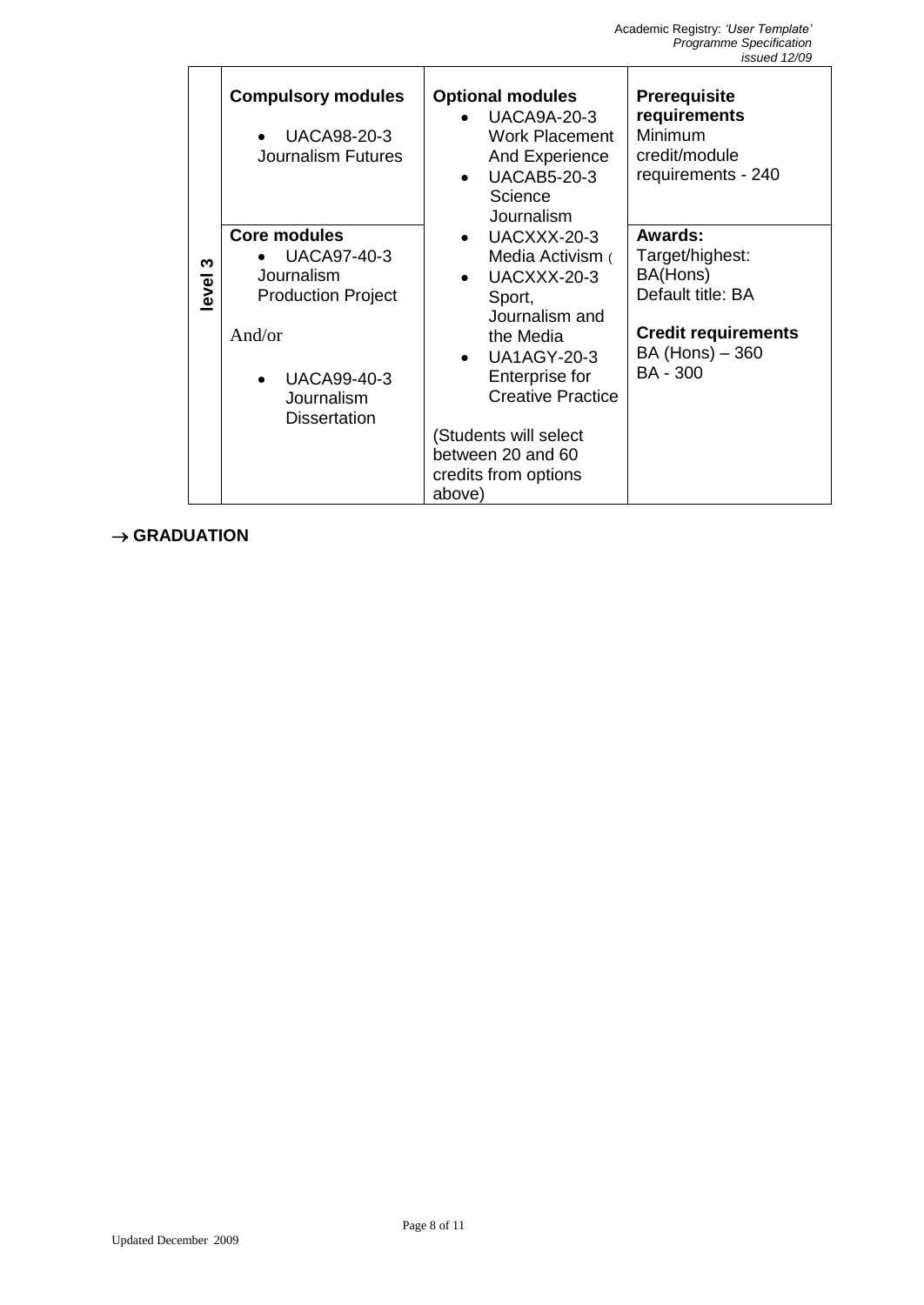### **Section 5: Entry requirements**

Candidates must be able to satisfy the general admissions requirements of the University of the West of England with specific requirements as detailed below:

A & AS Levels

Tariff on entry is a minimum 320 tariff points. English minimum Grade B GCSE.

BTEC – Minimum of DDM (320 UCAS Tariff points)

Irish Highers – A minimum of 320 UCAS Tariff points from at least 3 Irish Highers at grade C3 or above

Access Courses – Achievement of the Access to HE Diploma; achievement of level 2 credits in English Language.

Baccalaureate – European : Minimum Overall average of 76%.

International Baccalaureate: Minimum of 27 points (326 UCAS Tariff points)

#### **Section 6: Assessment Regulations**

#### **A: Approved to University Academic Regulations and Procedures**

**B: Approved variant to University Academic Regulations and Procedures (insert title of variant)** N/A

#### **Section 7: Student learning: distinctive features and support**

#### **7.1 Curriculum Design Content and Organisation**

The course benefits from inclusive, flexible and accessible curricula, learning spaces and resources that enable learning on campus, placement and work-based settings. It employs specialist AV and IT resources and technical support. In 2012, the course moves to purpose-built accommodation at the University's main campus in Frenchay, where it will benefit from new high-spec facilities, including a TV studio, high-definition edit suites and a dubbing theatre. This will properly enables the teaching of journalism production across multi-platforms while equipping students with professional craft skills. All modules offer a range of learning and teaching methods, including practical workshops, lectures, seminars, and individual tutorials.The course also encourages a high degree of independent learning and research.

Students are involved in journalism practice and research events including weekly screenings, socials and other external industry facing events organised by the Journalism staff such as award-specific career workshops.

In addition, the aim is to set up partnership arrangements to allow our students study abroad or work experience opportunities in other countries and to attract a mix of nationalities to enrol in the UK. The excellent reputation of media education in this country should enable this to happen if the Faculty is able to offer the necessary support.

#### **7.2 Teaching, Learning and Assessment**

Students benefit from a period of intellectual and professional orientation at outset of programme including industry-specific journalism field trips alongside a detailed and tailored library induction. In addition, students are given instruction and support in the use of internet and other online resources.

There is a dedicated award website, and module tutors will make extensive use of MyUWE and MediaCult sites to support teaching along with detailed student handbooks that accompany each module. There are also dedicated office hours for all teaching staff alongside a student email system allowing staff-student contact in between taught sessions.

Formative feedback is incorporated into every module on this award and is part of our formal assessment strategy. For example, in Journalism Foundations 1 and 2 students are producing written journalism from day one and each week thereafter. This copy is subbed on a weekly basis as part of their workshop engagement. Journalism Futures (level 3) schedules tutorials from week 8 where essay outlines are reviewed providing explicit guidance for student's final essay. In Journalism Production Project and Visual Journalism students pitch their ideas which are assessed and developed iteratively through the workshops,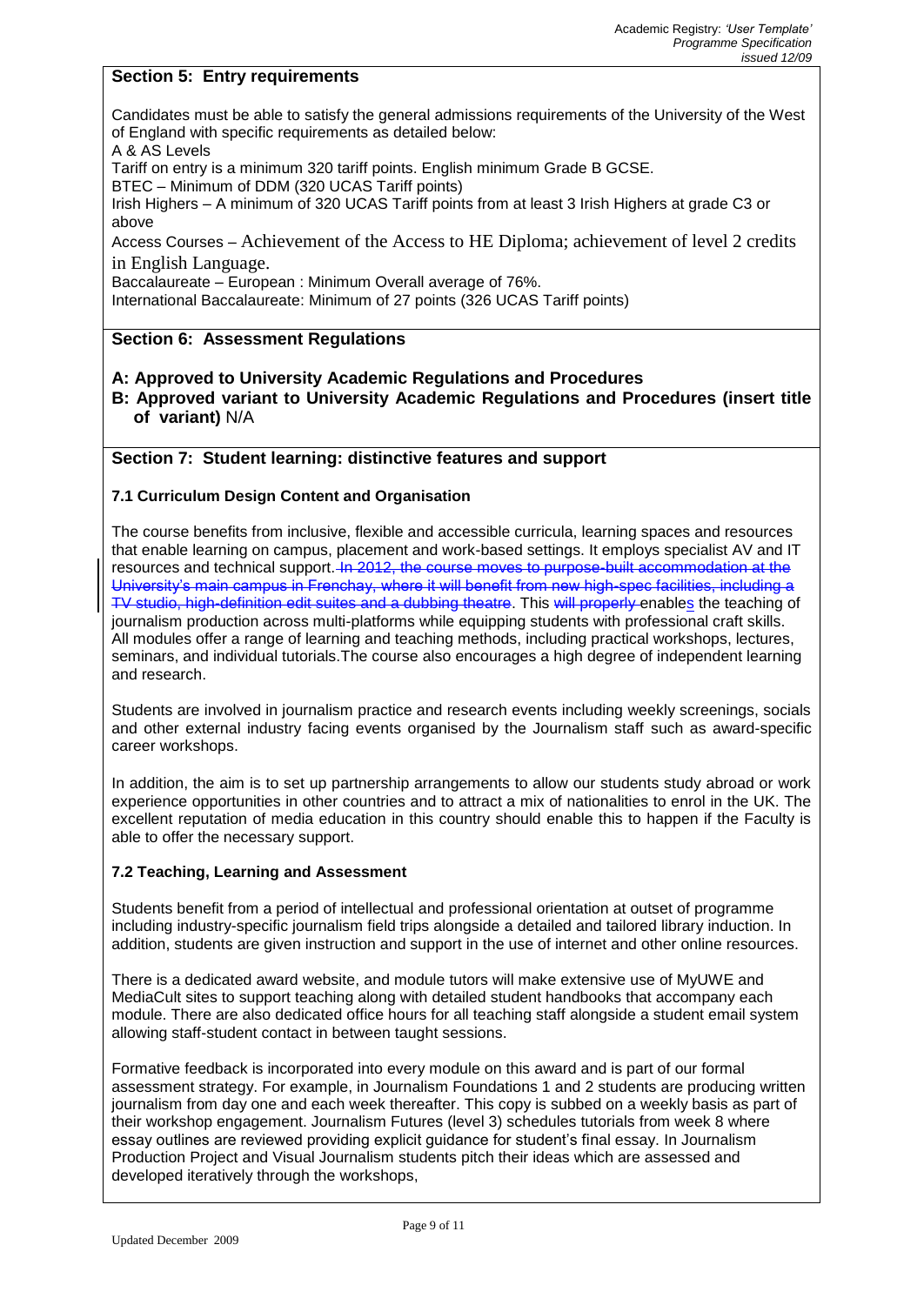#### **7.3 Learning Resources**

Students benefit from an enriched taught curriculum through high level research and engaged knowledge exchange undertaken by the staff teaching on the programme. In addition, they are taught by an experienced, international staff of practising journalists.

Geographically students will benefit from learning in the centre of the South West's news and communication industries.

The course also has strong links with the MediaWise Trust, an independent charity with an international reputation for its work on journalism ethics, training, consultancy and research. Its comprehensive library is also at the student's disposal. In addition, it benefits from work placement and knowledge exchange links with Bristol's local and regional media including the Bristol Evening Post (Northcliffe), BBC Bristol Television, BBC Bristol Radio and the wider creative industries.

#### **7.4 Student Support and Guidance**

Student support is provided by academic staff, (module leaders, programme managers) for all issues relating to content, delivery and assessment of modules. In addition, the Department of Screen Media and Journalism uses year tutors to further support and track student progression from year to year. This enhances the student experience through the creation of a programme with a strong cohort identity and close links with the faculty staff.

We also have year tutors in place for this award. Their role is to support students from induction to the end of the year. They arrange induction activities, monitor progress, deal with student's special circumstances and chase non-attenders.

This complements the work of student advisors who provide timely, accurate and confidential advice where necessary on all aspects of the student experience, for example coursework and examination arrangements, extenuating circumstances as well as personal issues such as problems with studying or meeting deadlines, financial matters etc, including, when relevant, how to access the wider support provided by the university. Staff-student liaison groups also work to ensure the timely collection of and response to student feedback alongside the use of module feedback forms.

All students have a formal induction to the programme and its resources to help them adjust to the social, cultural and academic life at the university. An electronic student award handbook also provides a useful point of reference for students throughout their three years.

In addition there are a range of central services offered to students including the career service, counselling service, IT support, student accommodation, services for students with disability, sports facilities, student union services, Chaplaincy and the Centre for Performing Arts.

#### **Section 8 Reference points/benchmarks**

- *Subject benchmarks* Curriculum content, development and progression and teaching and learning approaches within this programme are in line with QAA subject benchmark recommendations. These include the breadth and depth of knowledge being offered, the coherence of the programme's structure, and the use of a wide range of teaching and learning models and assessment practices.
- *University teaching and learning policies:* A full description of the regulations and policies governing student learning and teaching can be found at http://acreg.uwe.ac.uk/
- S*taff research projects:* All members of the Journalism team are engaged in research and have a wide range of published work that informs the academic content of this programme.
- *Employer interaction/feedback:* Staff are actively involved in their own practice and knowledge exchange activities with partnerships across a broad range of commercial and noncommercial organisations within the field of journalism. We have also drawn on advice from our industry contacts in the development of this programme.